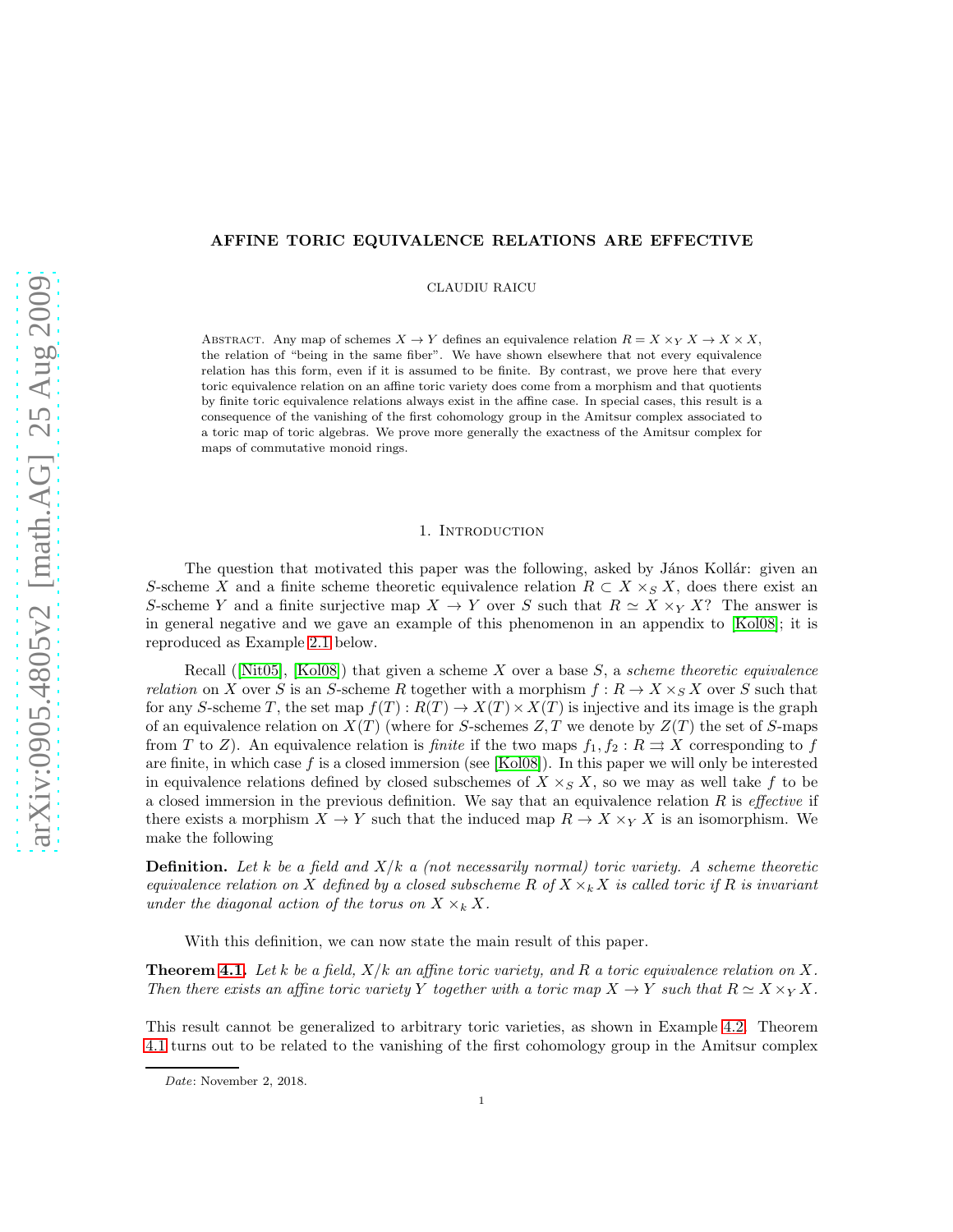(defined in Section [3\)](#page-3-0)

# $C(A, B): B \to B \otimes_A B \to \cdots \to B^{\otimes_A m} \to \cdots$

associated to a toric map of toric algebras  $A \rightarrow B$ . We prove the following more general

**Theorem [3.1.](#page-4-0)** Let k be any commutative ring,  $\tau$ ,  $\sigma$  commutative monoids, and  $\varphi : \tau \to \sigma$  a map of monoids. If  $A = k[\tau], B = k[\sigma],$  and B is considered as an A-algebra via the map  $A \to B$  induced by  $\varphi$ , then the Amitsur complex  $C(A, B)$  is exact.

Questions about equivalence relations usually arise from the desire to construct a good quotient scheme. A morphism  $q: X \to Q$  is called the *categorical quotient* of X by the equivalence relation R if it is a coequalizer in the category of S-schemes of the morphisms  $f_1, f_2 : R \rightrightarrows X$ . It is effective if the induced map  $R \to X \times_{Q} X$  is an isomorphism. The categorical quotient q is a *geometric quotient* if it is finite and for every geometric point Spec  $K \to S$ , the fibers of  $q_K : X_K(K) \to Q_K(K)$  are the  $f(R_K(K))$ -equivalence classes of  $X_K(K)$ . A finite effective categorical quotient is also a geometric quotient (see [\[Kol08\]](#page-11-0)).

The question of existence of quotients  $X/R$  when R is a scheme (or set) theoretic equivalence relation on  $X$  is complicated in general. In the proper flat case, the existence of categorical quotients is the result of work by Grothendieck ([\[Gro62\]](#page-11-2)) and Altman and Kleiman ([\[AK80\]](#page-11-3)). For a more recent account of this result see [\[Nit05\]](#page-11-1). Finite set theoretic equivalence relations were studied by Kollár, who proved the existence of geometric quotients in the case of schemes of finite type over a field of positive characteristic ([\[Kol08\]](#page-11-0)). In the affine case, Olivier gave a necessary and sufficient condition for the existence of categorical quotients in [\[Oli71\]](#page-12-0), which we recall as Lemma [5.1.](#page-10-0)

Unfortunately, the categorical quotient need not exist for an arbitrary affine toric equivalence relation, as Example [5.2](#page-11-4) shows. However, if the equivalence relation  $R$  on  $X$  is both finite and toric, then combining Theorem [4.1](#page-5-0) with Lemma [5.1](#page-10-0) we get

**Corollary [5.3.](#page-11-5)** Let k be a field,  $X/k$  an affine toric variety, and R a finite toric equivalence relation on X. Then the geometric quotient  $X/R$  exists and is effective.

The structure of this paper is as follows. In Section [2](#page-1-0) we translate the definitions of equivalence relations in the affine case, and introduce the basic notions about monoids that will be used throughout the rest of the paper. We then prove the exactness of the Amitsur complex for maps of monoid rings in Section [3.](#page-3-0) The proof of the effectiveness of toric equivalence relations is the content of Section [4.](#page-5-2) Finally, Section [5](#page-10-1) deals with the existence of effective geometric quotients for finite toric equivalence relations.

## 2. Preliminaries

<span id="page-1-0"></span>2.1. **Equivalence relations in the affine case.** Let k be a field,  $X = \mathbb{A}^n_k$  the n-dimensional affine space over k. Then  $\mathcal{O}_X \simeq k[\mathbf{x}]$ , where  $\mathbf{x} = (x_1, \dots, x_n)$ . To give an equivalence relation  $R \subset X \times_k X$ is equivalent to giving an ideal  $I(x, y) \subset k[x, y]$  that satisfies the following properties:

- i) (reflexivity)  $I(x, y) \subset (x_1 y_1, \dots, x_n y_n)$ .
- ii) (symmetry)  $I(\boldsymbol{x}, \boldsymbol{y}) = I(\boldsymbol{y}, \boldsymbol{x})$ .
- iii) (transitivity)  $I(x, z) \subset I(x, y) + I(y, z)$  in  $k[x, y, z]$ .

 $R$  is finite if and only if  $I$  satisfies

iv) (finiteness)  $k[\mathbf{x}, \mathbf{y}]/I(\mathbf{x}, \mathbf{y})$  is finite over  $k[\mathbf{x}]$ .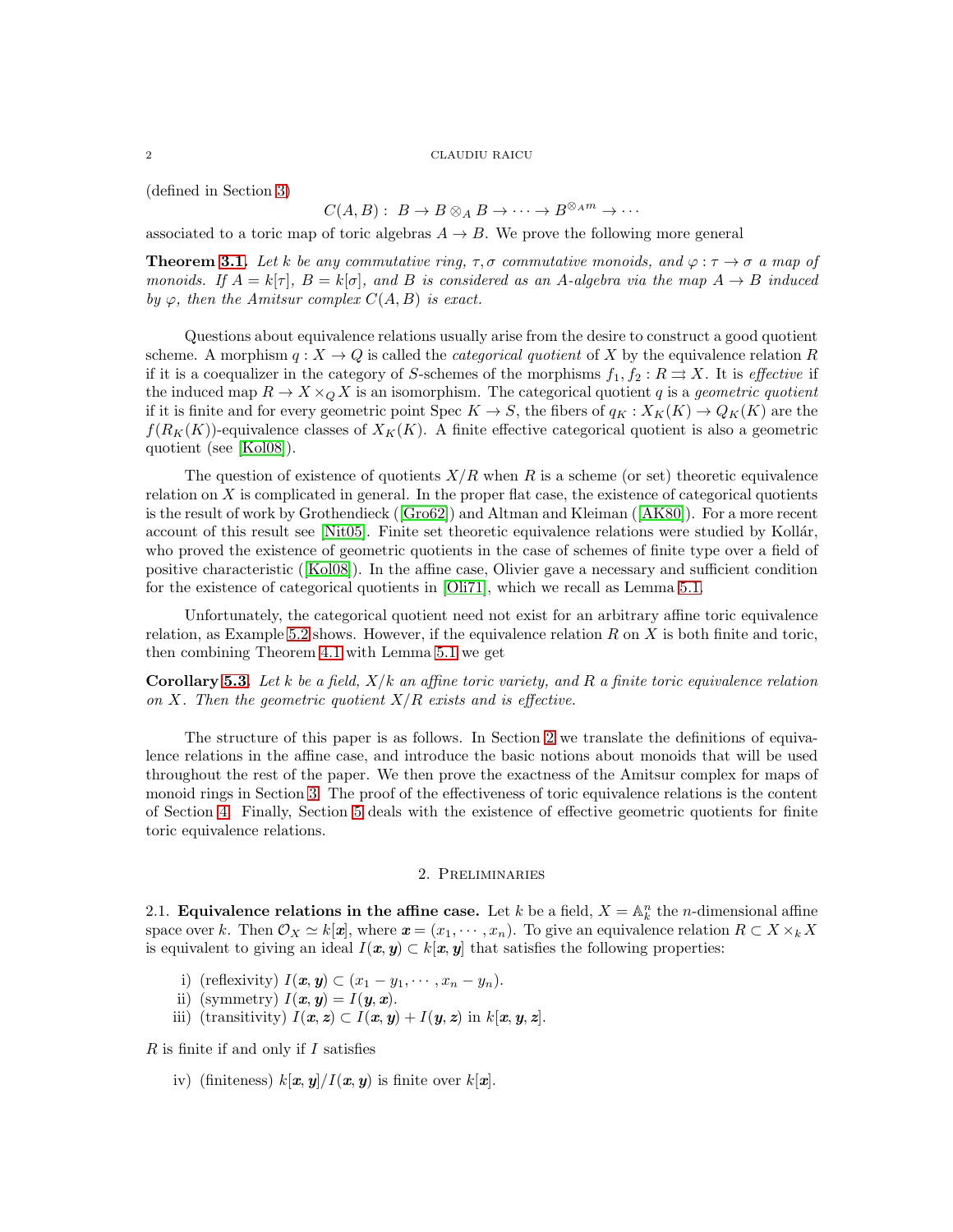Analogue conditions hold if we replace  $k[x]$  with  $k[\sigma]$  for a finitely generated submonoid  $\sigma$  of  $\mathbb{Z}^n$ . The equivalence relation R comes from a map to an affine k-variety Y if and only if  $I(\mathbf{x}, \mathbf{y})$  is generated by differences  $f_i(\mathbf{x}) - f_i(\mathbf{y}), i = 1, \cdots, m$ , where the  $f_i$ 's are generators of the k-algebra  $\mathcal{O}_Y$ . In the appendix to [\[Kol08\]](#page-11-0) we gave the following example of a finite noneffective equivalence relation.

<span id="page-2-0"></span>*Example* 2.1. Let k be any field, consider  $X = \mathbb{A}_k^2$  and let R be the equivalence relation on X defined by the ideal

$$
I(\mathbf{x}, \mathbf{y}) = (x_1^2 - y_1^2, x_1x_2 - x_2^2 - y_1y_2 + y_2^2, x_2^3 - y_2^3, (x_1y_2 - x_2y_1)y_2^3) \subset k[\mathbf{x}, \mathbf{y}].
$$

Then  $R$  is a finite noneffective equivalence relation. This phenomenon doesn't occur in the toric case, as will be explained in Section [4.](#page-5-2)

2.2. **Monoids.** By a *monoid* we will understand a commutative semigroup with identity element 1. We will write the monoid operation multiplicatively whenever we refer to general monoids (Section [3\)](#page-3-0), and additively when we deal with affine monoids (Section [4\)](#page-5-2). Given monoids  $\tau$ ,  $\sigma_1$ ,  $\sigma_2$  with  $\tau$ mapping to both  $\sigma_1$  and  $\sigma_2$  we can form the tensor product (see [\[How95\]](#page-11-6), Section 8.1)

$$
\sigma_1\otimes_\tau\sigma_2:=\sigma_1\times\sigma_2/\sim,
$$

where  $\sim$  is the equivalence relation on  $\sigma_1 \times \sigma_2$  generated by the relation

$$
R = \{ ((s_1t, s_2), (s_1, ts_2)) : s_1 \in \sigma_1, s_2 \in \sigma_2, t \in \tau \}.
$$

Given a commutative ring k, we can form the monoid rings  $T = k[\tau]$ ,  $S_i = k[\sigma_i]$  and their tensor product  $S_1 \otimes_T S_2$ . We let  $S_{12} = k[\sigma_1 \otimes_\tau \sigma_2]$ . The natural maps  $\sigma_1, \sigma_2 \to \sigma_1 \otimes_\tau \sigma_2$  induce maps  $S_1, S_2 \to S_{12}$  which agree when restricted to T. We obtain a natural isomorphism  $S_1 \otimes_T S_2 \simeq S_{12}$ and make the convention to identify the two constructions via this isomorphism throughout the paper.

Given a map of monoids  $\tau \to \sigma$  with associated ring map  $T \to S$  we can form the *n*-fold tensor products  $\sigma^{\otimes_{\tau} n} = \sigma \otimes_{\tau} \sigma \otimes_{\tau} \cdots \otimes_{\tau} \sigma$  and  $S^{\otimes_{T} n} = k[\sigma^{\otimes_{T} n}]$ . We write a general element of  $\sigma^{\otimes_{T} n}$  as  $\mathbf{s} = s_1 \otimes_\tau s_2 \otimes_\tau \cdots \otimes_\tau s_n$  and call it a monomial. There is a natural surjection  $\sigma^n = \sigma^{\otimes_{(1)}n} \twoheadrightarrow \sigma^{\otimes_\tau n}$ which we will use to choose particular representatives for elements of  $\sigma^{\otimes_{\tau} n}$ .

We define multiplication maps  $\mu_j^i : \sigma^{\otimes_\tau n} \to \sigma^{\otimes_\tau (n-1)}$  by

$$
\mu_j^i(\mathbf{s}) = s_1 \otimes_\tau \cdots \otimes_\tau s_{i-1} \otimes_\tau s_i s_j \otimes_\tau s_{i+1} \otimes_\tau \cdots \widehat{s_j} \cdots \otimes_\tau s_n
$$

for  $i \neq j \leq n$ . They are well-defined because  $\tau$  and  $\sigma$  are commutative. We also define degeneracy maps  $\xi_i : \sigma^{\otimes_\tau n} \to \sigma^{\otimes_\tau (n+1)}$  by

$$
\xi_i(\mathbf{s}) = s_1 \otimes_\tau \cdots \otimes_\tau s_{i-1} \otimes_\tau 1 \otimes_\tau s_i \otimes_\tau \cdots \otimes_\tau s_n
$$

for  $i = 1, 2, \dots, n + 1$ . We write  $\mu_j^i, \xi_i$  also for the corresponding induced maps on  $S^{\otimes_T n}$ .

The *degree* of a monomial  $\mathbf{s} = s_1 \otimes_\tau \cdots \otimes_\tau s_n \in \sigma^{\otimes_\tau n}$  is defined by

$$
\deg(\mathbf{s}) = s_1 \cdots s_n \in \sigma.
$$

This is the same as  $(\mu_2^1)^{n-1}(\mathbf{s})$ , and hence does not depend on the particular representation of the monomial s.

In general, we will omit to write  $\tau$  whenever it's understood. Also, we will make no notational distinction between an element of  $\sigma^{\otimes_{\tau} n}$  and its representative in  $\sigma^n$ , as this will usually be irrelevant and/or clear from the context.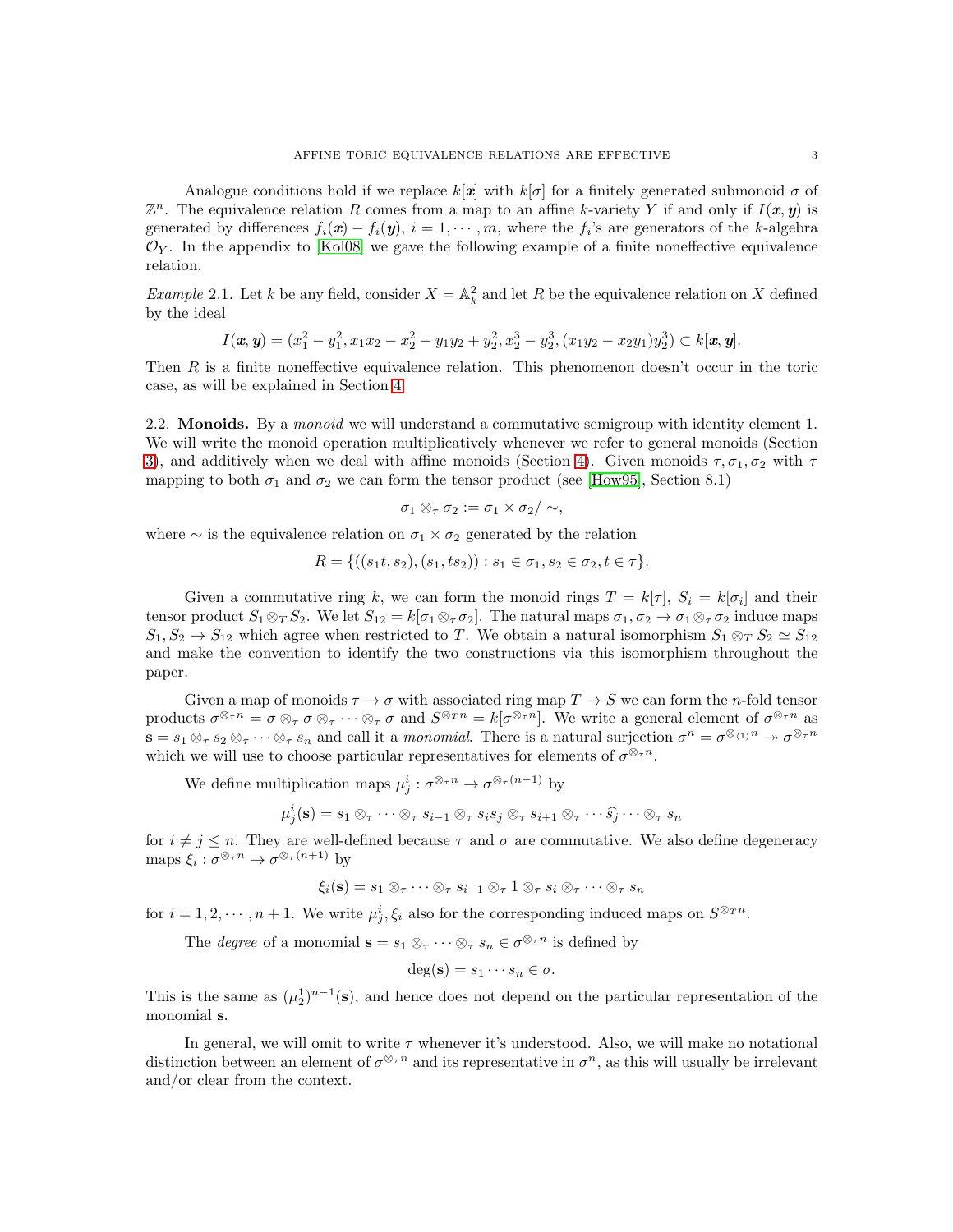# Affine monoids.

**Definition.** An affine monoid is a finitely generated cancellative torsion free monoid, or equivalently, a finitely generated submonoid of a finitely generated free abelian group.

For such monoids, we write the monoid operation additively and denote by 0 the identity element. Given an affine monoid  $\sigma$  we write  $k[\mathbf{x}]$  for the monoid ring  $k[\sigma]$ , and  $\mathbf{x}^s$  for the monomial corresponding to  $s \in \sigma$ . Similarly we write  $k[\mathbf{x}, \mathbf{y}], k[\mathbf{x}, \mathbf{y}, \mathbf{z}]$  for  $k[\sigma^2], k[\sigma^3]$  (these will be the only powers of  $\sigma$  we will be interested in).

We let grp( $\sigma$ ) be the group generated by  $\sigma$ , and  $l(\sigma)$  the largest subgroup of  $\sigma$ . We say that σ is pointed if  $l(σ) = 0$ . A pointed affine monoid admits a monomial order, that is a well ordering of its elements which is compatible with addition in the sense that  $u + w \leq v + w$  whenever  $u \leq v$ . Given an arbitrary affine monoid  $\sigma$ , we consider the equivalence relation on  $\sigma$  given by  $u \sim v$  if and only if  $u - v \in l(\sigma)$  (with the difference computed inside grp( $\sigma$ )), and let  $\overline{\sigma} = \sigma / \sim$ . We define the *reduced degree* (*r*-degree for short) of a monomial  $\mathbf{s} \in \sigma^{\otimes_{\tau} n}$  (where  $\tau$  is a monoid mapping to  $\sigma$ ) to be the class of deg(s) in  $\overline{\sigma}$ .

Notice that  $\overline{\sigma}$  is itself a cancellative monoid without invertible elements, and although it might not be torsion free ( $\overline{\sigma}$  being torsion free is equivalent to  $l(\sigma)$  being a direct summand in grp( $\sigma$ ) it admits a partial order compatible with addition as in the following

<span id="page-3-1"></span>**Lemma 2.2.** With the above notations,  $\overline{\sigma}$  admits a partial order for which any decreasing chain stabilizes and with the property that if  $u, v, w \in \overline{\sigma}$  are such that  $u + v = w$ , then  $u, v \leq w$ , and the inequality is strict unless u or v is zero.

*Proof.* Let l be the direct summand of  $\text{grp}(\sigma)$  containing  $l(\sigma)$  as a subgroup of finite index. Consider the equivalence relation on  $\sigma$  given by  $u \sim' v$  if and only if  $u - v \in l$ , and let  $\tilde{\sigma}$  denote the quotient  $\sigma/\sim'$ .  $\tilde{\sigma}$  is a pointed affine monoid, hence it admits a monomial order. Let π denote the natural projection  $\overline{\sigma} \to \widetilde{\sigma}$  and define the partial order on  $\overline{\sigma}$  via  $u > v$  whenever  $\pi(u) > \pi(v)$ . The descending chain condition on  $\overline{\sigma}$  and the fact that  $u + v = w$  can only happen when  $u, v \leq w$  follow from the corresponding properties of  $\tilde{\sigma}$  and the fact that  $\pi(u) = 0 \in \tilde{\sigma}$  if and only if  $u = 0 \in \overline{\sigma}$ .

 $\Box$ 

<span id="page-3-0"></span>The existence of an order as in the preceding lemma will be important in the inductive argument of Section [4.2,](#page-6-0) and will allow us to apply Nakayama's lemma in the proof of Corollary [5.3.](#page-11-5)

## 3. Exactness of the Amitsur complex for maps of monoid rings

For a commutative ring  $A$  and an  $A$ -algebra  $B$ , we consider the Amitsur complex

$$
C(A, B): B \to B \otimes_A B \to \cdots \to B^{\otimes_A m} \to \cdots
$$

starting in degree zero, and with differentials given by the formula

$$
d_{m-1}(b_1\otimes b_2\otimes\cdots\otimes b_m)=\sum_{i=1}^{m+1}(-1)^ib_1\otimes\cdots\otimes b_{i-1}\otimes 1\otimes b_i\otimes\cdots\otimes b_m.
$$

It is well known that if B is a faithfully flat or augmented A-algebra, then  $C(A, B)$  is exact (see [\[FD\]](#page-11-7), Lemma 2.6). The main result in this section is that  $C(A, B)$  is also exact for maps of monoid rings. Notice that Example [2.1](#page-2-0) shows that exactness of the Amitsur complex fails for arbitrary ring extensions.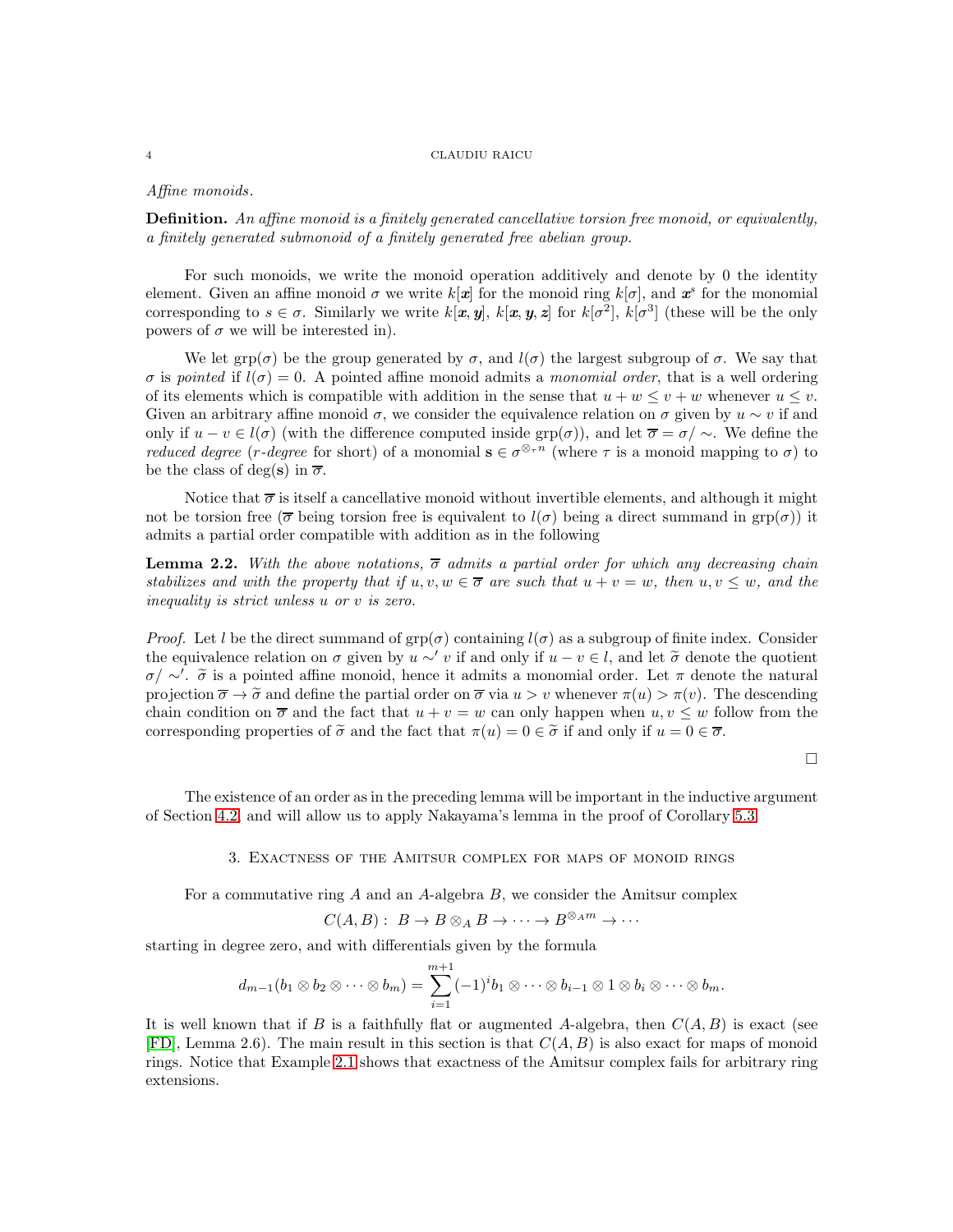<span id="page-4-0"></span>**Theorem 3.1.** Let k be any commutative ring,  $\tau, \sigma$  commutative monoids, and  $\varphi : \tau \to \sigma$  a map of monoids. If  $A = k[\tau], B = k[\sigma],$  and B is considered as an A-algebra via the map  $A \to B$  induced by  $\varphi$ , then the Amitsur complex  $C(A, B)$  is exact.

An important difference between the monoidal case and the faithfully flat and augmented cases is that in the latter cases Ker  $d_0 = A$ , while in the former case Ker  $d_0$  is usually bigger than A. Though we will not use this here, Isbell's Zigzag Theorem gives a nice criterion for when the equality Ker  $d_0 = A$  holds in the monoidal case (see [\[HI67\]](#page-11-8), or [\[How95\]](#page-11-6), Theorem 8.3.4).

We fix  $\sigma$ ,  $\tau$  as in the statement of Theorem [3.1.](#page-4-0) We give some preliminary results and definitions before proceeding to the proof of the theorem.

**Definition.** A monomial  $s = s_1 \otimes \cdots \otimes s_n \in \sigma^n$  is said to be normalized if it has the maximal number of  $s_i$ 's equal to 1 among all representatives of its class in  $\sigma^{\otimes_{\tau} n}$ .

<span id="page-4-1"></span>**Lemma 3.2.** A monomial  $s \in \sigma^n$  is normalized if and only if  $\xi_i(s)$  is normalized for some (all)  $i \in \{1, \cdots, n+1\}.$ 

*Proof.* The 'if' part is clear. To prove the converse, notice that  $\mathbf{s} = \mu_{i+1}^i(\xi_i(\mathbf{s}))$  (or  $\mu_{n+1}^n(\xi_{n+1}(\mathbf{s}))$ ) if  $i = n + 1$ , and  $\xi_i(\mathbf{s})$  has precisely one more 1 than s. Any multiplication map can decrease the number of 1's in a monomial by at most one, hence the conclusion follows.

 $\Box$ 

<span id="page-4-2"></span>**Lemma 3.3.** If s, s' are normalized and equal in  $\sigma^{\otimes_{\tau} n}$ , then either each of them has only one factor different from 1 (which must then be the same for both, equal to the degree), or they have the factors equal to 1 in the same positions.

*Proof.* Suppose there exists some  $i \in \{1, \dots, n\}$  for which one and only one of  $s_i, s'_i$  is equal to 1, say  $i = 1$  and  $s_1 = 1$ . Suppose then that  $s'_j \neq 1$  for some  $j > 1$ . Then since  $\mathbf{s} = \xi_1(\mu_1^j(\mathbf{s}))$  the same must be true for  $s'$ , but  $\xi_1(\mu_1^j(s'))$  has one more 1 than  $s'$ , contradicting the fact that  $s'$  was normalized. Therefore s' has at most one factor different from 1 and the same holds for s by applying a similar argument with  $s_1$  replaced by whichever  $s'_i = 1$  has the property that  $s_i \neq 1$ . Since s, s' are equal, in particular they have the same degree, i.e.  $s_1 \cdots s_n = s'_1 \cdots s'_n = s$  in  $\sigma$ , hence both s, s' are products involving precisely one s and  $(n-1)$  1's.

 $\Box$ 

We partially order the elements of  $\sigma^n$  by saying that  $s > s'$  if there exists some i for which  $s_i, s'_i$  are not both equal to, or both different from 1, and the first time this happens we have  $s_i \neq 1$ . Given an element  $f = \sum a_s s$  we call *dominant* any term  $a_s s$  with  $a_s \neq 0$  and s maximal with respect to this order. We call the type of a monomial s the set of indices i for which  $s_i \neq 1$ , and order the possible types accordingly.

Proof of Theorem [3.1.](#page-4-0) Let  $f = \sum a_s s \in k[\sigma^{\otimes_{\tau} n}]$  be an  $(n-1)$ -cocycle in  $C(A, B)$ ,  $n \geq 2$ , and assume that all monomials in  $f$  are normalized. We prove by double induction on the type and number of dominant terms that f is a coboundary. Let  $a_s s$  be a dominant term of f, and suppose that s ends in an odd number of 1's,  $s = s_1 \otimes \cdots \otimes s_r \otimes 1 \otimes \cdots \otimes 1$  with  $n-r$  odd and  $s_r \neq 1$ . Let  $\mathbf{p} = \mu_n^{n-1}(\mathbf{s})$  and notice that  $\mathbf{s} > \xi_i(\mathbf{p})$  for  $i = 1, \dots, r$ , and  $\mathbf{s} = \xi_i(\mathbf{p})$  for  $i > r$ . Since  $n-r$  is odd, it follows that  $d(a_s\mathbf{p}) = \pm a_s\mathbf{s} + \{lower \ terms\}$ , hence by induction  $f \mp d(a_s\mathbf{p})$  is a coboundary, and the same is true for f. Notice that we are using Lemma [3.2](#page-4-1) to make sure that the terms in the new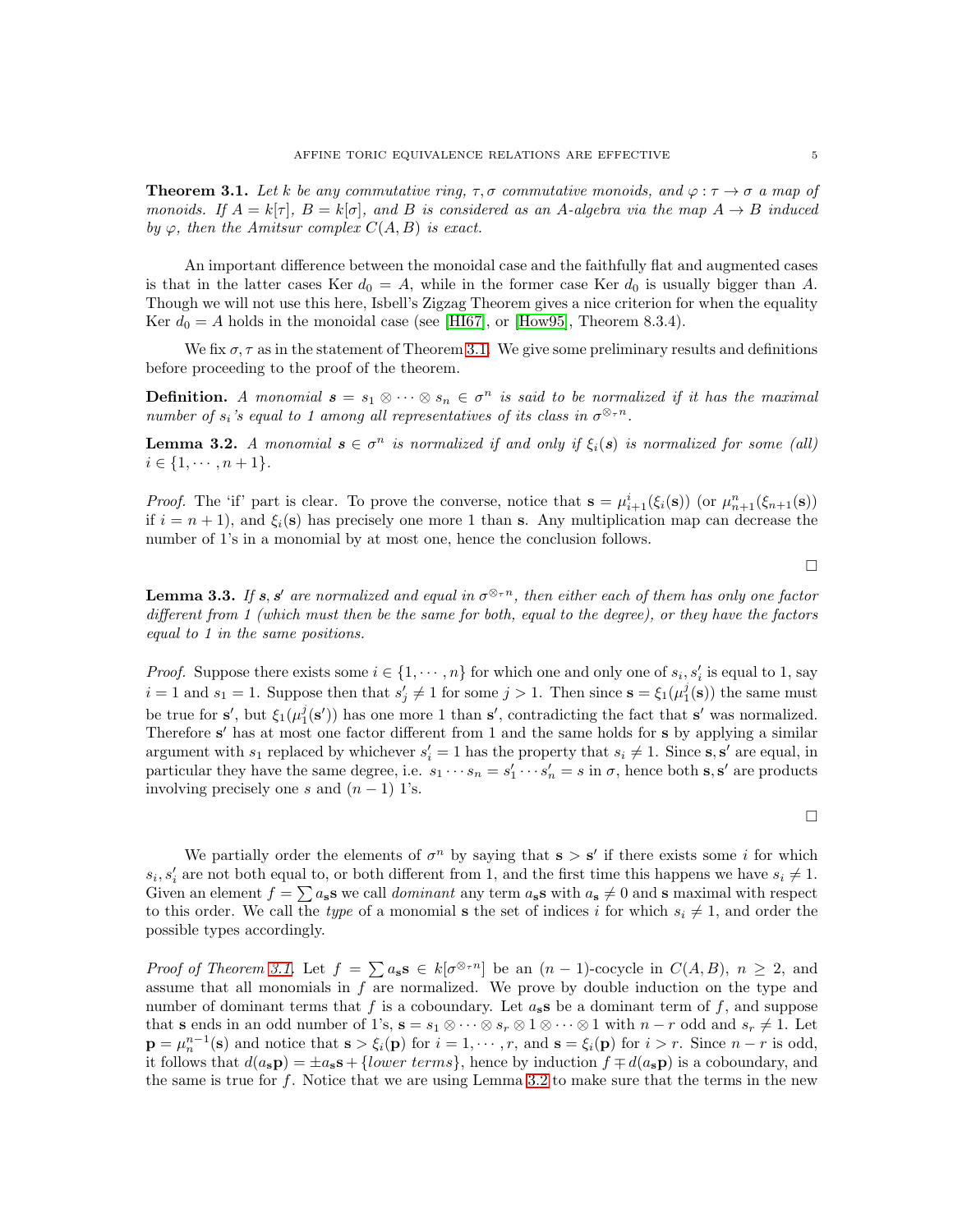cocycle  $f \neq d(a_s \mathbf{p})$  are normalized, or alternatively, to show that normalization can be done without increasing the type of a monomial.

Suppose now **s** is as above, with  $n - r$  even. It follows that  $d(\mathbf{s}) = \pm \mathbf{s} \otimes 1 + \{lower \ terms\},$ and since  $df = 0$ , a combination of the following must hold

- i)  $\mathbf{s} \otimes 1 = \xi_i(\mathbf{s}')$  for some  $\mathbf{s}' \neq \mathbf{s}$  appearing in the expression of f.
- ii)  $s \otimes 1 = \xi_i(s)$  for some  $i \leq r$ .

If the latter case holds, then since  $s \otimes 1$  and  $\xi_i(s)$  are normalized (Lemma [3.2\)](#page-4-1) and don't have the same type, it follows from Lemma [3.3](#page-4-2) that  $\mathbf{s} = 1 \otimes \cdots \otimes s \otimes \cdots \otimes 1$  for some  $s \in \sigma$ . Applying  $(\mu_3^2)^{n-r} \circ (\mu_2^1)^{r-1}$  to the equality  $s \otimes 1 = \xi_i(s)$ , we get that  $1 \otimes s = s \otimes 1$ . In particular all monomials involving one s and  $(n-2)$  1's are equal, and we denote by **p** their common value. If n is odd, then  $\mathbf{s} = d(\mathbf{p})$  and we can conclude by induction as before, otherwise  $d(\mathbf{s}) = \mathbf{s} \otimes 1$  and it suffices to deal with case i).

Suppose now i) holds. If  $i = n$  or  $n + 1$  then applying  $\mu_{n+1}^n$  to  $s \otimes 1 = \xi_i(s')$  we get  $s = s'$ , a contradiction, so we can assume  $i \leq n-1$ . By Lemma [3.2,](#page-4-1)  $s \otimes 1$  and  $\xi_i(s')$  are normalized. If they have only one factor  $s \neq 1$ , situated in distinct positions, it follows that  $s \otimes 1 = 1 \otimes s$  as before. But  $s, s'$  are then monomials involving precisely one s and  $(n-1)$  1's, and therefore equal, a contradiction. Otherwise, by Lemma [3.3](#page-4-2) they must have the 1's in the same positions. Then  $s_i = 1$  and since  $s \nless s'$ , we must have  $s_i' = 1$ . But  $s_i'$  is the  $(i + 1)$ -st factor of  $\xi_i(\mathbf{s}')$ , hence  $s_{i+1} = 1$  and continuing in the same fashion we get  $s_j = s'_j = 1$  for all  $j \geq i$ . It follows that  $\mathbf{s}' = \mu_{n+1}^n(\xi_i(\mathbf{s}')) = \mu_{n+1}^n(\mathbf{s} \otimes 1) = \mathbf{s}$ , again a contradiction which concludes the proof of the theorem.

 $\Box$ 

## 4. Affine toric equivalences

<span id="page-5-2"></span>In this section k is a field, T a split algebraic torus over k, with character lattice  $M \simeq \mathbb{Z}^n$ ,  $\sigma$ a finitely generated submonoid of M and  $X = \text{Spec } k[\sigma]$  the corresponding affine toric variety. We prove the following

<span id="page-5-0"></span>**Theorem 4.1.** Let k be a field,  $X/k$  an affine toric variety, and R a toric equivalence relation on X. Then there exists an affine toric variety Y together with a toric map  $X \to Y$  such that  $R \simeq X \times_Y X$ .

We start by proving the theorem in the case when  $\sigma$  is a pointed monoid, as an application of Theorem [3.1.](#page-4-0) This gives a flavor of the general argument and provides a short proof of Theorem [4.1](#page-5-0) in the case when  $X = \mathbb{A}^n$ . The general case is more complicated, and we consider it afterwards.

Unfortunately, we cannot expect to generalize Theorem [4.1](#page-5-0) to an arbitrary toric variety  $X$ , as the following example shows.

<span id="page-5-1"></span>*Example* 4.2. Consider  $X = \mathbb{P}^2$ ,  $R = \Delta_X \cup (\mathbb{P}^1 \times \mathbb{P}^1)$ , where  $\Delta_X$  denotes the diagonal and  $\mathbb{P}^1$  is any torus-invariant line in X. If R came from a map  $f: X \to Y$  as above, then f would have to contract the invariant  $\mathbb{P}^1$ , and therefore be constant.

We will write  $k[\mathbf{x}]$  for  $\mathcal{O}_X = k[\sigma]$  and  $k[\mathbf{x}, \mathbf{y}], k[\mathbf{x}, \mathbf{y}, \mathbf{z}]$  for  $\mathcal{O}_{X \times_k X}$ ,  $\mathcal{O}_{X \times_k X \times_k X}$  respectively. We denote the ideal of R in  $X \times_k X$  by  $I = I(x, y)$ . By assumption I is homogeneous with respect to the M-grading induced by the diagonal action of T on  $X \times_k X$ . Showing that the equivalence relation R comes from a toric map to an affine toric variety is equivalent to proving that  $I(x, y)$  is generated by binomial differences of the form  $x^w - y^w$ .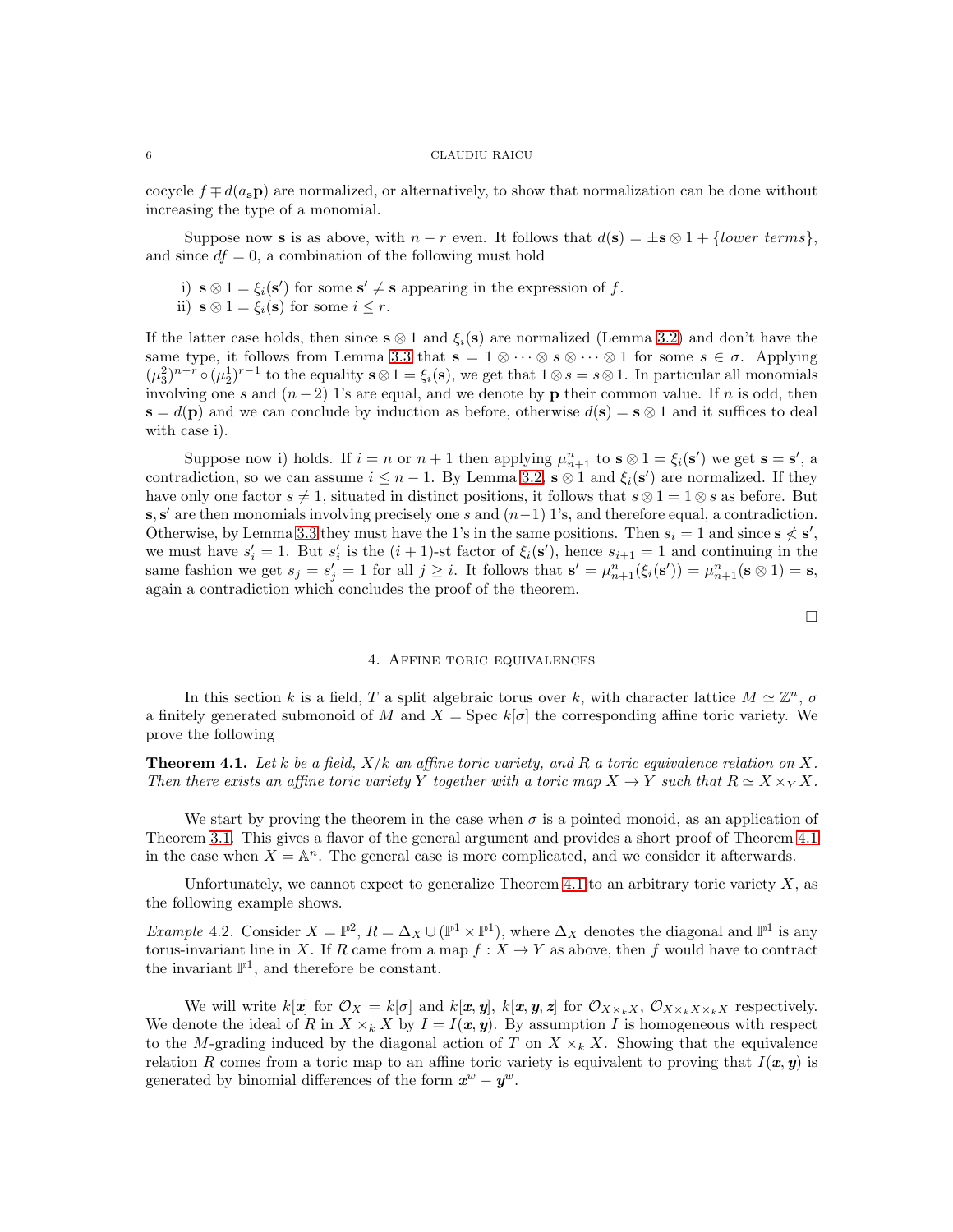4.1. The case where  $\sigma$  is pointed. We fix a monomial ordering on  $\sigma$  and a system of homogeneous generators of I. We will need the following

**Lemma 4.3.** Let R be a toric equivalence relation on X with ideal  $I = I(x, y)$ . If  $f \in I$  is a homogeneous element and  $\tilde{I}$  is the ideal generated by the elements of  $I$  of degree smaller than that of f, then f satisfies the cocycle condition

$$
f(\mathbf{x}, \mathbf{y}) + f(\mathbf{y}, \mathbf{z}) - f(\mathbf{x}, \mathbf{z}) \equiv 0 \mod \tilde{I}(\mathbf{x}, \mathbf{y}) + \tilde{I}(\mathbf{y}, \mathbf{z}) \subset k[\mathbf{x}, \mathbf{y}, \mathbf{z}].
$$

*Proof.* By transitivity of R and homogeneity of I we have that

<span id="page-6-1"></span>
$$
f(\mathbf{x}, \mathbf{z}) \equiv g(\mathbf{x}, \mathbf{y}) + h(\mathbf{y}, \mathbf{z}) \bmod \tilde{I}(\mathbf{x}, \mathbf{y}) + \tilde{I}(\mathbf{y}, \mathbf{z}) \subset k[\mathbf{x}, \mathbf{y}, \mathbf{z}],
$$
\n(1)

where  $q, h \in I$  have the same degree as f. Letting  $y = z$  and using reflexivity of R we get that

 $f(x, z) \equiv q(x, z) \bmod \tilde{I}(x, z) \subset k[x, z].$ 

Similarly, letting  $x = y$  we have

$$
f(\mathbf{y},\mathbf{z}) \equiv h(\mathbf{y},\mathbf{z}) \bmod \tilde{I}(\mathbf{y},\mathbf{z}) \subset k[\mathbf{y},\mathbf{z}].
$$

This shows that we can replace g and h by f in [\(1\)](#page-6-1) to get the desired conclusion.

 $\Box$ 

Assume now that I is not generated by differences, and let  $f \in I$  be a homogeneous generator of minimal degree which is not a difference. It follows that if  $\tilde{I}$  is the ideal generated by the elements of I of degree smaller than that of f, then we must have  $\tilde{I} = (\boldsymbol{x}^{w_i} - \boldsymbol{y}^{w_i} : i = 1, \dots, r)$  for some  $w_1, \dots, w_r \in \sigma$ . Letting  $A = k[\mathbf{x}^{w_i} : i = 1, \dots, r], B = k[\mathbf{x}]$  and using the previous lemma, we get that f is a 1-cocycle in the Amitsur complex associated to the inclusion map  $A \hookrightarrow B$ . By Theorem [3.1,](#page-4-0)  $f$  is also a coboundary, i.e. it is congruent to a difference modulo  $I$ . Since  $f$  and  $I$ are homogeneous, it must be congruent to a binomial difference  $c(\mathbf{x}^w - \mathbf{y}^w)$  modulo  $\tilde{I}$ . If  $c = 0$  then  $f \in \tilde{I}$ , otherwise we can replace it with  $x^w - y^w$  in the system of generators of I and conclude by induction.

<span id="page-6-0"></span>4.2. The general case. Given any ideal  $J(x, y) \subset k[x, y]$  we will write  $J(x, y, z)$  for  $J(x, y)$  +  $J(\mathbf{y}, \mathbf{z}) + J(\mathbf{x}, \mathbf{z}) \subset k[\mathbf{x}, \mathbf{y}, \mathbf{z}]$ , and  $J_0$  for the degree  $0 \in \sigma$  part of J.  $k[\mathbf{x}, \mathbf{y}]_0$  is the coordinate ring of a torus T' with character lattice  $l(\sigma)$ , diagonally embedded into  $l(\sigma)^2$  via  $s \mapsto (s, -s)$ . We will write  $u^s$  for the character  $x^s y^{-s}$  of T' and similarly  $v^s$  for  $y^s z^{-s}$ . Elements  $p(x, y)$  and  $p(x, y, z)$  of degree 0 will often be written as  $p(\mathbf{u})$  and  $p(\mathbf{u}, \mathbf{v})$  respectively.

Suppose that I is not generated by differences and consider  $\gamma \in \overline{\sigma}$  minimal with the property that I is not generated by differences in r-degree at most  $\gamma$  (we assume that  $\overline{\sigma}$  is ordered as in Lemma [2.2\)](#page-3-1). Let  $\tilde{I}$  be the ideal generated by the elements of  $I$  of r-degree smaller than  $\gamma$ . It follows by the choice of  $\gamma$  that  $\tilde{I}$  is generated by binomial differences  $\mathbf{x}^{w_i} - \mathbf{y}^{w_i}$ . We denote by  $\tau$  the submonoid of  $\sigma$  generated by these  $w_i$ 's, so that  $k[\mathbf{x}, \mathbf{y}] / \tilde{I}(\mathbf{x}, \mathbf{y}) \simeq k[\sigma^{\otimes_{\tau} 2}]$  and  $k[\mathbf{x}, \mathbf{y}, \mathbf{z}] / \tilde{I}(\mathbf{x}, \mathbf{y}, \mathbf{z}) \simeq k[\sigma^{\otimes_{\tau} 3}]$ . Let  $(g_i)_{i=1,\dots,m}$  generate I modulo  $\tilde{I}$  in r-degree  $\gamma$ . We can assume that all  $g_i$ 's have the same degree, which we also denote by  $\gamma$  (we will use the same notation for elements of  $\sigma$  and  $\overline{\sigma}$ , as long as this doesn't cause confusion).

The strategy of proof is as follows:

- We show that we can assume  $g_i = p_i \mathbf{x}^\gamma + q_i \mathbf{y}^\gamma$ , for  $p_i, q_i$  elements of degree  $0 \in \sigma$  in  $k[\mathbf{x}, \mathbf{y}]$ .
- We prove that  $J_0 = (\tilde{I} : \tilde{x}^{\gamma})_0 \subset k[\tilde{x}, \tilde{y}]_0 = k[T']$  is the ideal of a subgroup scheme  $T''$  of  $T'$ .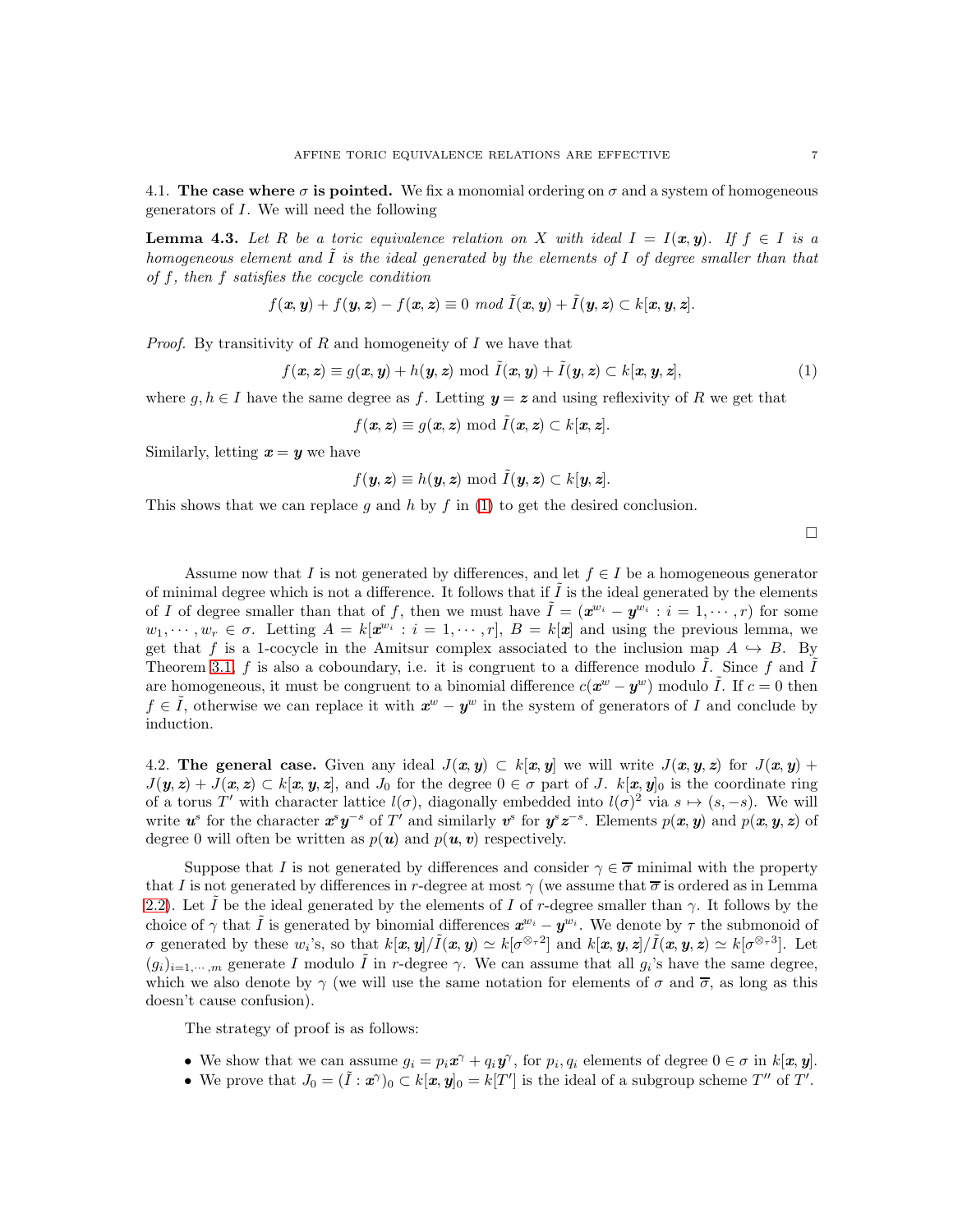- By studying the ideal generated by the  $p_i$ 's, we then reduce to the case when  $p_1 = 1$  and  $p_i = 0$  for  $i > 1$ .
- In this case, we show that  $\tilde{J} = (q_2, \dots, q_m)$  defines a subgroup scheme  $T''' \subset T''$  and that  $-q_1$  is a character of  $T'''$ . This is enough to conclude that I is generated by differences in r-degree at most  $\gamma$ .

We start with the following

<span id="page-7-2"></span>**Lemma 4.4.** Suppose  $g_i \in k[\mathbf{x}, \mathbf{y}]$ ,  $i = 1, \dots, m$  are elements of degree  $\gamma$  that generate  $I/I$  in r-degree  $\gamma$ . Then there exist elements  $a_{ij}, b_{ij} \in k[\mathbf{x}, \mathbf{y}, \mathbf{z}]$  of degree  $0 \in \sigma$  such that

<span id="page-7-0"></span>
$$
g_i(\boldsymbol{x}, \boldsymbol{z}) \equiv \sum_{j=1}^m (a_{ij}g_j(\boldsymbol{x}, \boldsymbol{y}) + b_{ij}g_j(\boldsymbol{y}, \boldsymbol{z})) \mod \tilde{I}(\boldsymbol{x}, \boldsymbol{y}, \boldsymbol{z}), \ \ i = 1, \cdots, m.
$$
 (2)

Furthermore, we can take  $g_i$  to be of the form  $p_i \mathbf{x}^\gamma + q_i \mathbf{y}^\gamma$ , for  $p_i, q_i$  elements of degree  $0 \in \sigma$  in  $k[\boldsymbol{x}, \boldsymbol{y}]$ .

*Proof.* The first part follows directly from the inclusion  $I(x, z) \subset I(x, y) + I(y, z)$  and the homogeneity of I.

For the last part, we can interpret [\(2\)](#page-7-0) as an equality in  $k[\sigma^{\otimes_{\tau}3}]$ . More precisely, if we regard each  $g_i$  as an element of  $k[\sigma^{\otimes_{\tau}2}]$ , then we can rewrite [\(2\)](#page-7-0) as

<span id="page-7-1"></span>
$$
\xi_2(g_i) = \sum_{j=1}^m (a_{ij}\xi_3(g_j) + b_{ij}\xi_1(g_j)), \ i = 1, \cdots, m.
$$
 (3)

Let  $P = r \cdot \mathbf{x}^{\alpha} \otimes \mathbf{y}^{\beta}$  be a nonzero term in  $g_i$  for some  $i = 1, \dots, m$   $(r \in k, \alpha, \beta \in \sigma, \alpha + \beta = \gamma)$ . Then  $\xi_2(P)$  is also nonzero since  $\xi_2$  is injective, hence one of the monomials occurring on the RHS of [\(3\)](#page-7-1) must equal  $x^{\alpha} \otimes 1 \otimes z^{\beta}$ . If  $x^{\alpha} \otimes 1 \otimes z^{\beta} = p \cdot x^{\alpha'} \otimes y^{\beta'} \otimes 1$  for p a monomial of degree 0 and  $\alpha', \beta' \in \sigma$ , then  $\alpha' + \beta' = \gamma$  and

$$
\mathbf{x}^{\alpha} \otimes \mathbf{y}^{\beta} = \mu_2^1(\mathbf{x}^{\alpha} \otimes 1 \otimes \mathbf{z}^{\beta}) = \mu_2^1(p \cdot \mathbf{x}^{\alpha'} \otimes \mathbf{y}^{\beta'} \otimes 1) = \mu_2^1(p) \cdot \mathbf{x}^{\gamma} \otimes 1,
$$

where  $\mu_2^1(p)$  is a monomial of degree 0. Similarly if  $x^{\alpha} \otimes 1 \otimes z^{\beta} = p \cdot 1 \otimes y^{\alpha'} \otimes z^{\beta'}$  then  $x^{\alpha} \otimes y^{\beta} =$  $\mu_3^2(p) \cdot 1 \otimes y^{\gamma}$ . It follows that P can be replaced by the product of a term of degree 0 with  $x^{\gamma}$  or  $y^{\gamma}$ , and therefore we can take the  $g_i$ 's to be of the form  $p_i \mathbf{x}^\gamma + q_i \mathbf{y}^\gamma$  with  $p_i, q_i$  elements of degree 0, as desired.

$$
\qquad \qquad \Box
$$

We now consider the ideals  $J(\pmb{x},\pmb{y}) = (\tilde{I}(\pmb{x},\pmb{y}):\pmb{x}^\gamma) \subset k[\pmb{x},\pmb{y}]$  and  $J(\pmb{x},\pmb{y},\pmb{z}) = (\tilde{I}(\pmb{x},\pmb{y},\pmb{z}):\pmb{x}^\gamma) \subset k[\pmb{x},\pmb{y}]$  $k[\mathbf{x}, \mathbf{y}, \mathbf{z}]$ . We prove that they are binomial and homogeneous (see also [\[ES96\]](#page-11-9), Cor.1.7). Homogeneity of  $J$  is a consequence of the homogeneity of  $I$ . To check that  $J$  is binomial it suffices to show that  $J/\tilde{I}$  is binomial in the quotient monoid ring  $k[\sigma^{\otimes_{\tau}2}]$  (or  $k[\sigma^{\otimes_{\tau}3}]$ ). The conclusion now follows from the fact that for any commutative ring k and monoid M, and for any element  $m \in M$ , the ideal  $(0 : m) \subset k[M]$  is generated by differences  $m_1 - m_2$  with  $mm_1 = mm_2$ .

We now let  $J_0(x, y) = J_0(u) \subset k[T']$  and  $J_0(x, y, z) = J_0(u, v) \subset k[T'^2]$  be the degree 0 parts of  $J(x, y)$  and  $J(x, y, z)$ . They are also binomial, being the degree 0 parts of homogeneous binomial ideals. Notice that J and  $J_0$  only depend on the class of  $\gamma$  in  $\overline{\sigma}$ . We have

**Lemma 4.5.** (a)  $J_0(u)$  is generated by differences  $u^s - 1$ , hence is the ideal of a closed subgroup scheme T'' of T'. In particular,  $J_0(\mathbf{x}, \mathbf{y}) = J_0(\mathbf{y}, \mathbf{x})$ .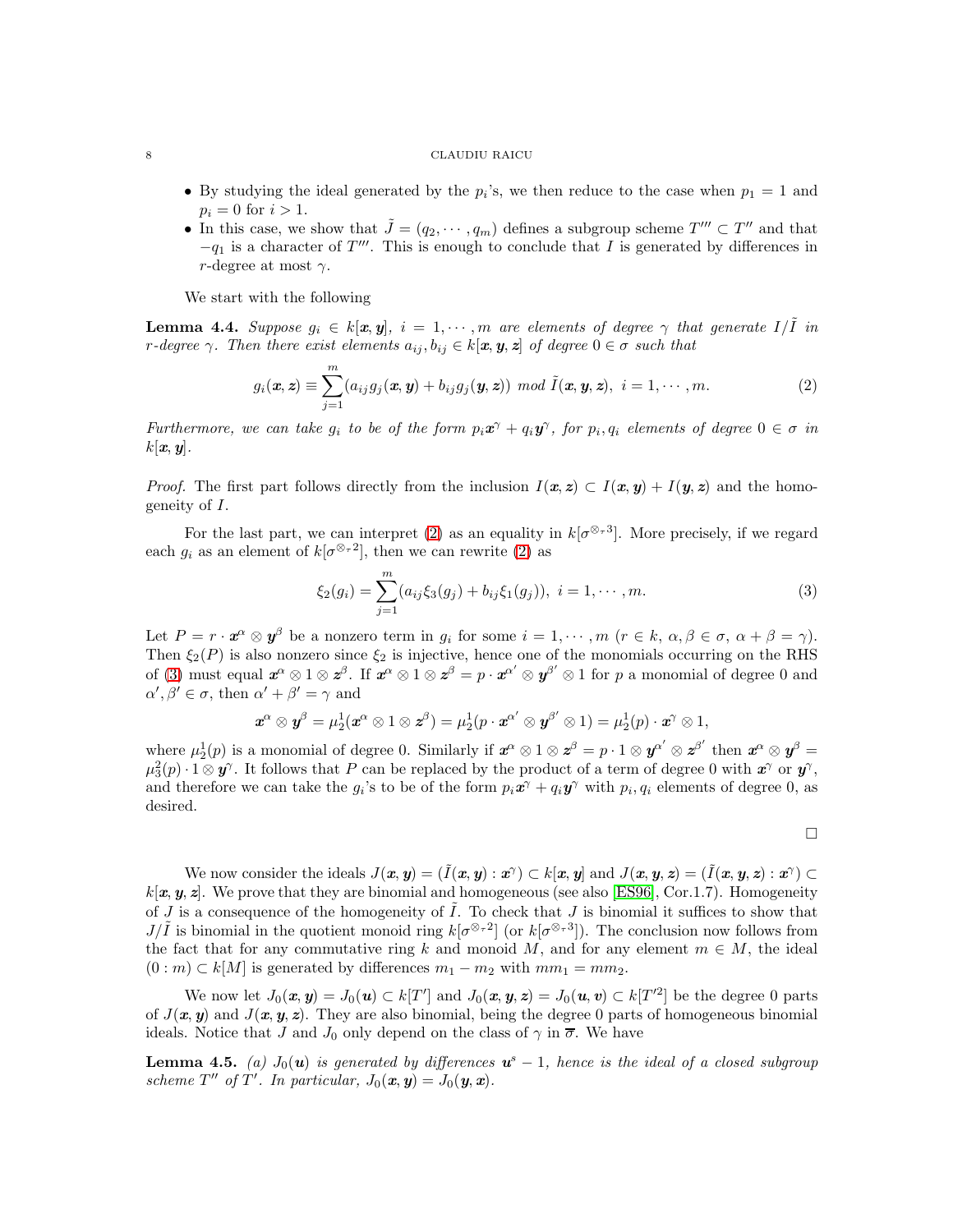(b)  $J_0(x, y, z)$  is invariant under permutations of  $x, y, z$ .

Since  $\tilde{I}(\boldsymbol{x}, \boldsymbol{y}, \boldsymbol{z})$  is also invariant under permutations of  $\boldsymbol{x}, \boldsymbol{y}, \boldsymbol{z}$ , it follows that

$$
J_0(\textit{\textbf{x}},\textit{\textbf{y}},\textit{\textbf{z}})=(\tilde{I}(\textit{\textbf{x}},\textit{\textbf{y}},\textit{\textbf{z}}):\textit{\textbf{x}}^\gamma)_0=(\tilde{I}(\textit{\textbf{x}},\textit{\textbf{y}},\textit{\textbf{z}}):\textit{\textbf{y}}^\gamma)_0=(\tilde{I}(\textit{\textbf{x}},\textit{\textbf{y}},\textit{\textbf{z}}):\textit{\textbf{z}}^\gamma)_0.
$$

*Proof.* (a) follows from the fact that  $J_0$  is binomial and  $J_0(1) = 0$ .

To prove part (b) we show that  $J_0(x, y, z) = J_0(x, y) + J_0(x, z) + J_0(y, z)$ . Once this is proved, the conclusion follows from the symmetry of  $J_0$  in (a).

By the explicit description of  $J_0$  in part (a), it follows that  $J_0(\mathbf{y}, \mathbf{z}) \subset J_0(\mathbf{x}, \mathbf{y}) + J_0(\mathbf{x}, \mathbf{z})$ , so it suffices to prove that  $J_0(x, y, z) = J_0(x, y) + J_0(x, z)$ . Since  $\tilde{I}(x, y)$ ,  $\tilde{I}(x, z) \subset \tilde{I}(x, y, z)$  we also get that  $J_0(\mathbf{x}, \mathbf{y}), J_0(\mathbf{x}, \mathbf{z}) \subset J_0(\mathbf{x}, \mathbf{y}, \mathbf{z})$ . For the reverse inclusion, observe that

$$
J_0(\textit{\textbf{x}},\textit{\textbf{y}},\textit{\textbf{x}})=(\tilde{I}(\textit{\textbf{x}},\textit{\textbf{y}},\textit{\textbf{x}}):\textit{\textbf{x}}^\gamma)_0=(\tilde{I}(\textit{\textbf{x}},\textit{\textbf{y}}):\textit{\textbf{x}}^\gamma)_0=J_0(\textit{\textbf{x}},\textit{\textbf{y}})
$$

and similarly  $J_0(x, x, z) = J_0(x, z)$ . Also, being binomial and homogeneous,  $J_0(x, y, z)$  is generated by binomials of the form  $p(x, y, z) = x^s y^w z^{-s-w} - 1$ . We have

$$
x^s y^w z^{-s-w} - 1 = (x^{-w} y^w - 1) + (x^{s+w} z^{-s-w} - 1) x^{-w} y^w
$$
  
=  $p(x, y, x) + p(x, x, z) x^{-w} y^w \in J_0(x, y, x) + J_0(x, x, z) = J_0(x, y) + J_0(x, z).$ 

This shows that  $J_0(\mathbf{x}, \mathbf{y}, \mathbf{z}) \subset J_0(\mathbf{x}, \mathbf{y}) + J_0(\mathbf{x}, \mathbf{z})$ , concluding the proof.

 $\Box$ 

We will need one more technical lemma for the proof of Theorem [4.1:](#page-5-0)

<span id="page-8-2"></span>**Lemma 4.6.** Let  $g_i = p_i x^\gamma + q_i y^\gamma$ ,  $i = 1, \dots, m$ , be as in Lemma [4.4.](#page-7-2) Then precisely one of the following holds:

1)  $x^{\gamma} \equiv y^{\gamma}$  mod  $\tilde{I}(x, y)$  (modulo changing  $\gamma$  with another representative in its class). In this case  $g_i \equiv \mathbf{y}^\gamma e_i \mod \tilde{I}(\mathbf{x}, \mathbf{y})$ , where  $e_i$  are elements of degree  $0 \in \sigma$  whose images in  $k[T'']$  generate the ideal  $J'_0$  of a closed subgroup scheme of  $T''$ .

2) There exists no monomial p of degree  $0 \in \sigma$  with the property that  $\mathbf{x}^{\gamma} \equiv p(\mathbf{x}, \mathbf{y}) \mathbf{y}^{\gamma} \mod \tilde{I}(\mathbf{x}, \mathbf{y})$ . In this case the following congruences hold for  $i = 1, \dots, m$ :

<span id="page-8-0"></span>
$$
p_i(\mathbf{x}, \mathbf{z}) \equiv \sum_{j=1}^m a_{ij} p_j(\mathbf{x}, \mathbf{y}) \mod J_0(\mathbf{x}, \mathbf{y}, \mathbf{z}).
$$
\n(4)

$$
\sum_{j=1}^{m} a_{ij} q_j(\boldsymbol{x}, \boldsymbol{y}) \equiv -\sum_{j=1}^{m} b_{ij} p_j(\boldsymbol{y}, \boldsymbol{z}) \mod J_0(\boldsymbol{x}, \boldsymbol{y}, \boldsymbol{z}). \tag{5}
$$

<span id="page-8-1"></span>
$$
q_i(\mathbf{x}, \mathbf{z}) \equiv \sum_{j=1}^m b_{ij} q_j(\mathbf{y}, \mathbf{z}) \mod J_0(\mathbf{x}, \mathbf{y}, \mathbf{z}).
$$
\n(6)

*Proof.* If 2) doesn't hold, then  $x^{\gamma} \equiv p(x, y)y^{\gamma} \mod \tilde{I}(x, y)$  for some  $p = x^{s}y^{-s}, s \in l(\sigma)$ . It follows that  $x^{\gamma-s} \equiv y^{\gamma-s} \mod \tilde{I}(x, y)$ , and since  $\gamma, \gamma-s$  represent the same class in  $\overline{\sigma}$ , 1) must hold. Of course, if 1) holds then 2) doesn't, therefore one and only one of 1) and 2) is true.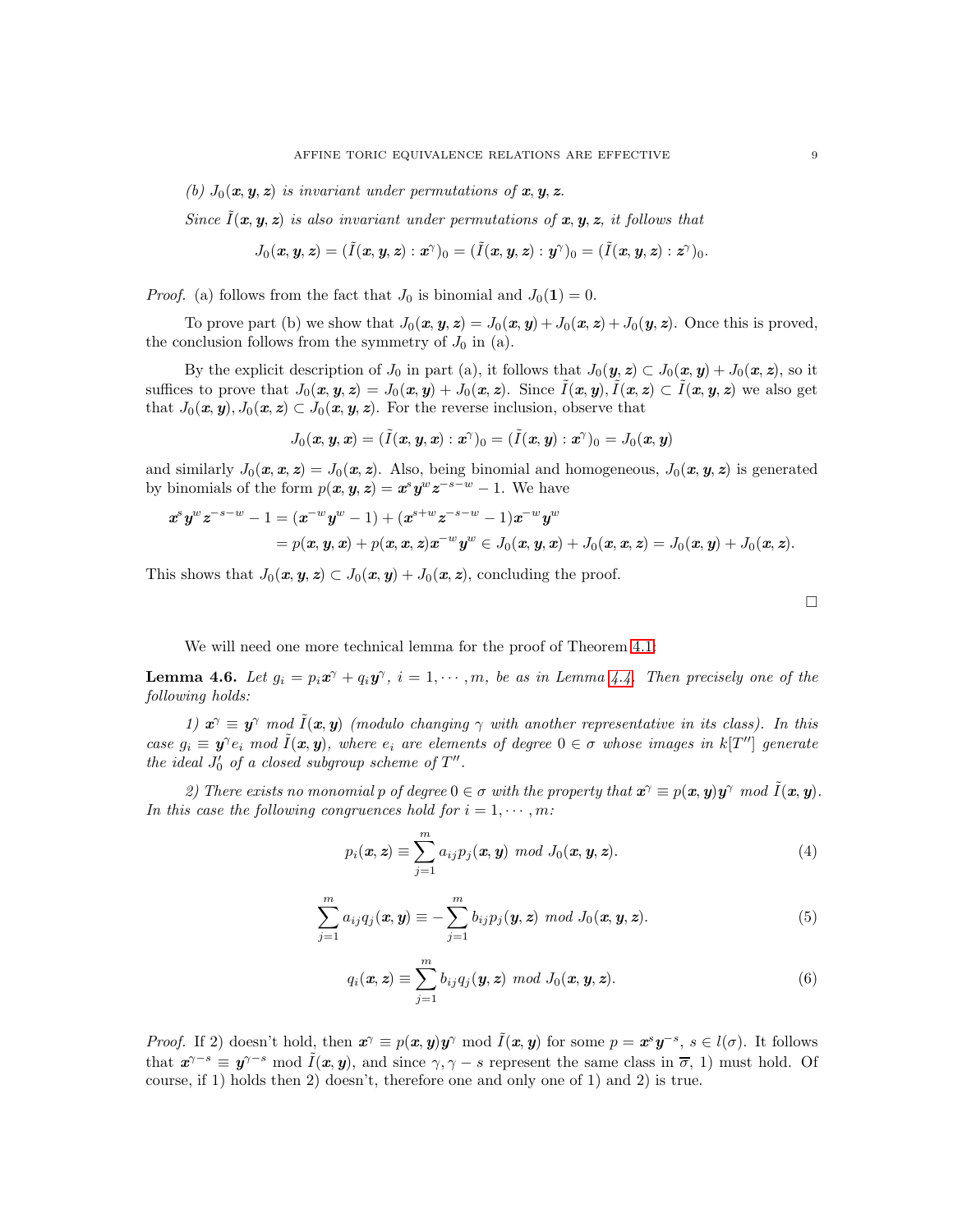Suppose case 1) holds. We can assume that  $x^{\gamma} \equiv y^{\gamma} \mod \tilde{I}$ . Then  $g_i \equiv y^{\gamma} e_i \mod \tilde{I}$ , where  $e_i = p_i + q_i$ . Let  $J'_0(\mathbf{u})$  be the ideal generated by  $e_1(\mathbf{u}), \dots, e_m(\mathbf{u})$  in  $k[T''] = k[T']/J_0$ . From [\(2\)](#page-7-0) and the fact that  $x^{\gamma} \equiv y^{\gamma} \equiv z^{\gamma} \mod \tilde{I}(x, y, z)$ , it follows that

$$
e_i(\boldsymbol{x}, \boldsymbol{z}) \equiv \sum_{j=1}^m (a_{ij}e_j(\boldsymbol{x}, \boldsymbol{y}) + b_{ij}e_j(\boldsymbol{y}, \boldsymbol{z})) \bmod J_0(\boldsymbol{x}, \boldsymbol{y}, \boldsymbol{z}),
$$

which we can rewrite as

$$
e_i(\boldsymbol{uv}) = \sum_{j=1}^m (a_{ij}e_j(\boldsymbol{u}) + b_{ij}e_j(\boldsymbol{v})) \text{ in } k[T''^2],
$$

thus  $J'_0(wv) \subset J'_0(w) + J'_0(v)$ . Since  $e_i(x,x)x^\gamma = g_i(x,x) = 0$ , we get  $e_i(1) = e_i(x,x) = 0$ , whence  $J'_0(1) = 0$ . The symmetry of I gives the inclusions  $g_i(\mathbf{y}, \mathbf{x}) \in (g_j(\mathbf{x}, \mathbf{y}) : j = 1, \cdots, m) + \tilde{I}(\mathbf{x}, \mathbf{y})$ , or equivalently  $e_i(\mathbf{u}^{-1}) \in J'_0(\mathbf{u}) \subset k[T'']$ . It follows that  $J'_0(\mathbf{u}) = J'_0(\mathbf{u}^{-1})$  and therefore  $J'_0$  defines a closed subgroup scheme of  $T''$  (see [\[Wat79\]](#page-12-1), chapter 2), as desired.

Suppose now case 2) holds. We can rewrite [\(2\)](#page-7-0) as

$$
\boldsymbol{x}^{\gamma}\left(p_i(\boldsymbol{x},\boldsymbol{z})-\sum_{j=1}^{m}a_{ij}p_j(\boldsymbol{x},\boldsymbol{y})\right)-\boldsymbol{y}^{\gamma}\left(\sum_{j=1}^{m}a_{ij}q_j(\boldsymbol{x},\boldsymbol{y})+\sum_{j=1}^{m}b_{ij}p_j(\boldsymbol{y},\boldsymbol{z})\right)-\boldsymbol{z}^{\gamma}\left(\sum_{j=1}^{m}b_{ij}q_j(\boldsymbol{y},\boldsymbol{z})-q_i(\boldsymbol{x},\boldsymbol{z})\right)\\ \in \tilde{I}(\boldsymbol{x},\boldsymbol{y},\boldsymbol{z}).
$$

Relations [\(4-](#page-8-0)[6\)](#page-8-1) then follow as soon as we prove that no two of the monomials  $x^{\gamma} \otimes 1 \otimes 1$ ,  $1 \otimes y^{\gamma} \otimes 1$ and  $1 \otimes 1 \otimes \boldsymbol{z}^{\gamma}$  differ by a monomial of degree 0 in  $k[\sigma^{\otimes_{\tau}3}]$ . Suppose  $\boldsymbol{x}^{\gamma} \otimes 1 \otimes 1 = q \cdot 1 \otimes \boldsymbol{y}^{\gamma} \otimes 1$  for  $q$  a monomial of degree 0, the other cases being analogous. Then

$$
\boldsymbol{x}^{\gamma} \otimes 1 = \mu_3^2(\boldsymbol{x}^{\gamma} \otimes 1 \otimes 1) = \mu_3^2(q \cdot 1 \otimes \boldsymbol{y}^{\gamma} \otimes 1) = \mu_3^2(q) \cdot 1 \otimes \boldsymbol{y}^{\gamma}.
$$

Since q has degree 0, the same is true for  $\mu_3^2(q)$ . If we let  $p \in k[\mathbf{x}, \mathbf{y}]$  be a monomial of degree 0 representing  $\mu_3^2(q)$  we get that  $\mathbf{x}^\gamma \equiv p(\mathbf{x}, \mathbf{y}) \mathbf{y}^\gamma \bmod \tilde{I}(\mathbf{x}, \mathbf{y})$ , a contradiction.

 $\Box$ 

If we are in the first case of the preceding lemma then  $J'_0$  is generated by differences  $x^{s_i}y^{-s_i}-1$ , hence we can assume that  $e_i(x, y) = x^{s_i}y^{-s_i} - 1$ . It follows that

$$
g_i \equiv e_i \boldsymbol y^{\gamma} \equiv \boldsymbol y^{-s_i} (\boldsymbol x^{s_i} \boldsymbol y^{\gamma} - \boldsymbol y^{\gamma+s_i}) \equiv \boldsymbol y^{-s_i} (\boldsymbol x^{\gamma+s_i} - \boldsymbol y^{\gamma+s_i}) \bmod \tilde{I}.
$$

Since  $y^{-s_i}$  are units, I is generated by the differences  $x^{\gamma+s_i} - y^{\gamma+s_i}$  in r-degree at most  $\gamma$  and we are done.

From here on we will assume that we are in the second case of Lemma [4.6.](#page-8-2) We can rewrite conditions [\(4](#page-8-0)[-6\)](#page-8-1) as

<span id="page-9-0"></span>
$$
P(\boldsymbol{uv}) = A(\boldsymbol{u}, \boldsymbol{v}) P(\boldsymbol{u}) \tag{7}
$$

<span id="page-9-1"></span>
$$
A(\mathbf{u}, \mathbf{v})Q(\mathbf{u}) = -B(\mathbf{u}, \mathbf{v})P(\mathbf{v})
$$
\n(8)

<span id="page-9-2"></span>
$$
Q(\boldsymbol{u}\boldsymbol{v}) = B(\boldsymbol{u},\boldsymbol{v})Q(\boldsymbol{v})\tag{9}
$$

where  $A = (a_{ij}), B = (b_{ij}), P = (p_i), Q = (q_i)$ , and equality is interpreted as taking place in the coordinate ring of  $T''^2$ . Since  $x^{\gamma}$  and  $y^{\gamma}$  don't differ modulo  $\tilde{I}$  by a monomial of degree 0, it follows that for an element  $a(x, y)x^{\gamma} + b(x, y)y^{\gamma}$  with a, b elements of degree 0 to be contained in I it is necessary and sufficient that  $(a(\mathbf{u}), b(\mathbf{u}))$  is a linear combination of  $(p_i(\mathbf{u}), q_i(\mathbf{u}))$  in  $k[T'']^2$ .

Suppose first that the  $p_i$ 's don't generate the unit ideal in  $k[T'']$ . Then  $P(u_0) = 0$  for some  $u_0 \in T''$  (after some base change), hence [\(7\)](#page-9-0) together with the fact that  $T''$  is a group shows that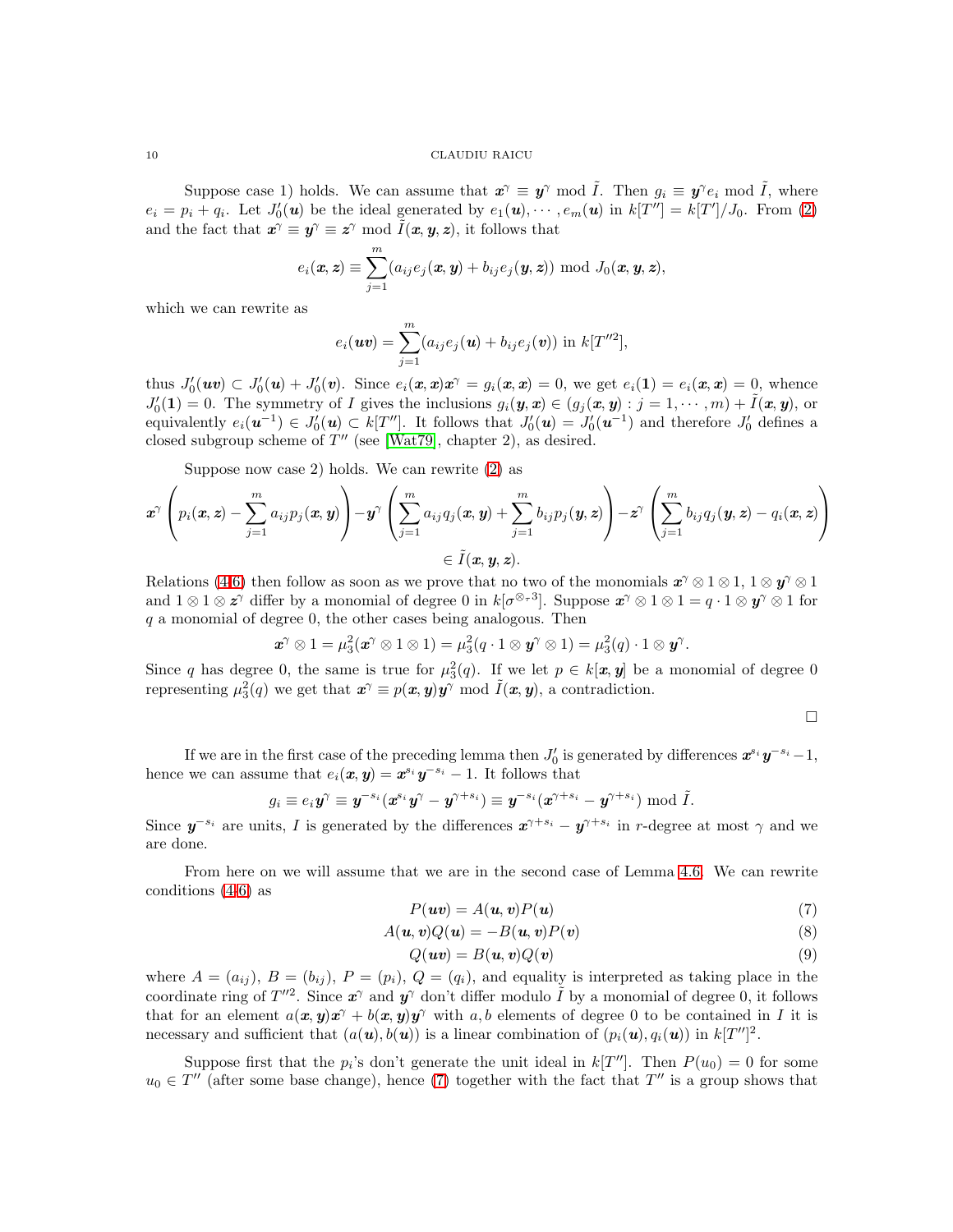$P = 0$  in k[T'']. The symmetry of I then shows that  $q_i(\mathbf{y}, \mathbf{x})\mathbf{x}^{\gamma} \in I$ , which by the remark in the previous paragraph is the same as  $(q_i(\mathbf{u}^{-1}), 0)$  being a linear combination of  $(0, q_i(\mathbf{u}))$ , yielding  $q_i = 0 \in k[T'']$  for all i, which is impossible.

We can therefore assume that the  $p_i$ 's do generate the unit ideal and hence that one of the generators of I in degree  $\gamma$  is  $g_1 = \mathbf{x}^\gamma + q_1 \mathbf{y}^\gamma$ . Furthermore, replacing  $g_i$  by  $g_i - p_i g_1$ , we can assume that  $p_i = 0$  for  $i > 1$ .

Let  $\tilde{J}(\boldsymbol{u})$  denote the ideal generated by  $q_2(\boldsymbol{u}), \cdots, q_m(\boldsymbol{u})$  in  $k[T'']$ . Reflexivity of I and the vanishing of the  $p_i$ 's for  $i > 1$  imply that  $q_i(1) = 0$  for  $i > 1$ , i.e.  $\tilde{J}(1) = 0$ . The symmetry of I shows that the pairs  $(q_i(\mathbf{u}^{-1}), p_i(\mathbf{u}^{-1}))$  are linear combinations of  $(p_i(\mathbf{u}), q_i(\mathbf{u}))$ , which translates into

$$
q_1(\mathbf{u}^{-1})q_1(\mathbf{u}) \equiv 1 \mod \tilde{J}(\mathbf{u}),
$$
  

$$
q_i(\mathbf{u}^{-1})q_1(\mathbf{u}) \equiv 0 \mod \tilde{J}(\mathbf{u}), \text{ for } i > 1.
$$

It follows that  $q_1$  is invertible modulo  $\tilde{J}$  and that  $\tilde{J}(\boldsymbol{u}^{-1}) \subset \tilde{J}(\boldsymbol{u})$ .

Relation [\(7\)](#page-9-0) shows that the first column of  $A(\mathbf{u}, \mathbf{v})$  is  $P = (1, 0, \dots, 0)$ . From [\(8\)](#page-9-1) we get that the first column of  $B(\mathbf{u}, \mathbf{v})$  equals  $-q_1(\mathbf{u})P$  modulo  $\tilde{J}(\mathbf{u})$ , and from [\(9\)](#page-9-2) that

$$
q_1(\boldsymbol{uv}) \equiv -q_1(\boldsymbol{u})q_1(\boldsymbol{v}) \bmod \tilde{J}(\boldsymbol{u}) + \tilde{J}(\boldsymbol{v}),
$$
  

$$
q_i(\boldsymbol{uv}) \equiv 0 \bmod \tilde{J}(\boldsymbol{u}) + \tilde{J}(\boldsymbol{v}), \text{ for } i > 1.
$$

This shows that  $\tilde{J}(uv) \subset \tilde{J}(u) + \tilde{J}(v)$ , hence  $\tilde{J}$  defines a subgroup scheme  $T'''$  of  $T''$ . It also shows that  $-q_1$  is a character of T'''. It follows that  $\tilde{J}$  is generated by differences  $u^{s_i} - 1$  and  $q_1 \equiv -\boldsymbol{u}^{s_1} \mod \tilde{J}$ , for some  $s_i \in l(\sigma)$ . We can therefore assume that  $q_1 = -\boldsymbol{u}^{s_1}$  and  $q_i = \boldsymbol{u}^{s_i} - 1$ , for  $i > 1$ . We then get that

$$
g_1 = p_1 \mathbf{x}^\gamma + q_1 \mathbf{y}^\gamma \equiv \mathbf{x}^{s_1} (\mathbf{x}^{\gamma - s_1} - \mathbf{y}^{\gamma - s_1}) \bmod \tilde{I}
$$

and

$$
g_i = p_i \boldsymbol{x}^{\gamma} + q_i \boldsymbol{y}^{\gamma} \equiv \boldsymbol{y}^{s_1 - s_i} (\boldsymbol{y}^{\gamma - s_1} \boldsymbol{x}^{s_i} - \boldsymbol{y}^{\gamma - s_1} \boldsymbol{y}^{s_i}) \bmod \tilde{I}.
$$

<span id="page-10-1"></span>This shows that I is generated modulo  $\tilde{I}$  by the differences  $\mathbf{x}^{\gamma-s_1} - \mathbf{y}^{\gamma-s_1+s_i} - \mathbf{y}^{\gamma-s_1+s_i}$  in r-degree  $\gamma$ , concluding the proof.

# 5. Quotients in the finite toric case

As a consequence of Theorem [4.1](#page-5-0) we prove the existence of effective geometric quotients for finite toric equivalence relations on affine toric varieties. We will need the following criterion which is due to Olivier:

<span id="page-10-0"></span>**Lemma 5.1.** ([\[Oli71\]](#page-12-0)) If  $A \rightarrow B$  is a ring homomorphism, then the following properties are equivalent:

(i) The sequence Spec  $B \otimes_A B \rightrightarrows$  Spec  $B \to$  Spec A is exact in the category of schemes.

(ii) A is the kernel of the map  $B \to B \otimes_A B$ ,  $b \to b \otimes 1 - 1 \otimes b$ , and the morphism Spec  $B \to$ Spec A is submersive, i.e. it induces the quotient topology on Spec A.

We first give an example showing that an affine toric equivalence relation does not have a categorical quotient in general.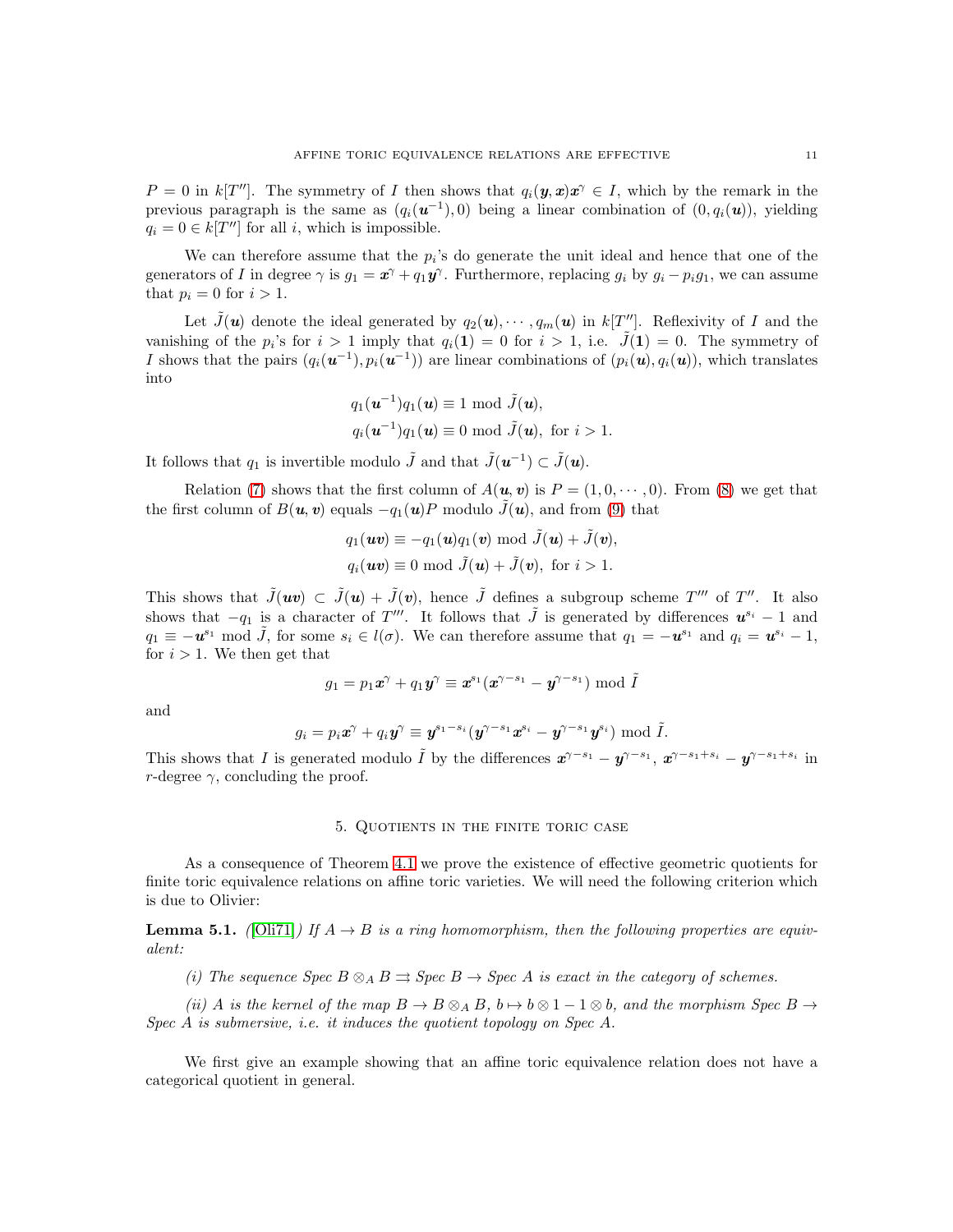<span id="page-11-4"></span>*Example* 5.2. Consider  $X = Y = \mathbb{A}_k^2$  and the map  $X \to Y$  given by  $(x_1, x_2) \mapsto (x_1, x_1x_2)$ . Let  $R = X \times_Y X$ , which is a toric equivalence relation, and assume that the categorical quotient  $X/R$ exists. Then  $X/R = \text{Spec } A$ , where  $A = \text{Ker} \left( \mathcal{O}_X \xrightarrow{\pi_1^* - \pi_2^*} \mathcal{O}_R \right)$ , and  $\pi_1, \pi_2$  are the two projections  $R \rightrightarrows X$ . We have that  $A = k[x_1x_2^n, n \geq 0]$ , so the map  $X \to \text{Spec } A$  is not submersive because it's not even surjective: the ideal  $I = (x_1, x_1x_2 - 1) \subset A$  is not the unit ideal, but  $I\mathcal{O}_X = \mathcal{O}_X$ .

Nevertheless, the situation is better in the case of a finite toric equivalence relation. We have the following

<span id="page-11-5"></span>**Corollary 5.3.** Let k be a field,  $X/k$  an affine toric variety, and R a finite toric equivalence relation on X. Then the geometric quotient  $X/R$  exists and is effective.

*Proof.* Let  $A = \text{Ker}(\mathcal{O}_X \to \mathcal{O}_R)$  and  $B = \mathcal{O}_X$ . If  $B = k[\sigma]$  then since the map  $\mathcal{O}_X \to \mathcal{O}_R$  respects the torus action, it follows that  $A = k[\tau]$  for some submonoid  $\tau \subset \sigma$ . If we can prove that B is a finite A module, then  $q : X = \text{Spec } B \to \text{Spec } A$  must be submersive, and since by Theorem [4.1](#page-5-0) R is induced by q, it would follow from Lemma [5.1](#page-10-0) that q is a categorical quotient, hence also a geometric quotient.

If we look in r-degree zero, we see that  $k[l(\sigma)] \to k[l(\sigma)] \otimes_{k[l(\tau)]} k[l(\sigma)]$  is finite, hence  $l(\tau)$ must have finite index in  $l(\sigma)$ . Replacing  $\tau$  by  $\tau + l(\sigma)$  we can therefore assume that  $l(\tau) = l(\sigma)$ . If we let  $C = k[l(\sigma)]$ ,  $\overline{\sigma} = \sigma/l(\sigma)$  and  $\overline{\tau} = \tau/l(\tau)$ , then  $\overline{\tau} \subset \overline{\sigma}$ , A, B are  $\overline{\tau}$ ,  $\overline{\sigma}$ -graded C-algebras and B is a graded A-module.

If we let  $\mathfrak{m}=\bigoplus_{i\neq 0}A_i$  then  $A/\mathfrak{m}\simeq C$  and since  $B\otimes_A B$  is finite over  $B$  (via the map  $b\mapsto b\otimes 1$ ), we get by tensoring with  $A/\mathfrak{m}$  that  $B/\mathfrak{m} \otimes_C B/\mathfrak{m}$  is a finite  $B/\mathfrak{m}$ -module. But  $B/\mathfrak{m}$  is a free Cmodule, hence it must have a finite basis over  $C$ . It follows by the graded version of Nakayama's lemma (using again Lemma [2.2\)](#page-3-1) that  $B$  is a finite A-module, concluding the proof.

 $\Box$ 

## Acknowledgments

I would like to thank János Kollár for proposing the original question and David Eisenbud for his guidance throughout the project. I would also like to thank Frank Schreyer for suggesting a simplification of the examples I had of finite noneffective equivalence relations, and Dustin Cartwright and Daniel Erman for helpful conversations.

#### **REFERENCES**

- <span id="page-11-3"></span>[AK80] A. Altman and S. Kleiman, Compactifying the Picard scheme, Adv. Math. 35:50-112, 1980.
- <span id="page-11-9"></span>[ES96] D. Eisenbud and B. Sturmfels, Binomial ideals. Duke Math. J., 84(1):1-45, 1996.
- <span id="page-11-7"></span>[FD] Algebraic stacks project, Flat descent
- http://www.math.columbia.edu/~dejong/algebraic\_geometry/stacks-git/flat.pdf.
- <span id="page-11-2"></span>[Gro62] A. Grothendieck, Fondéments de la Géometrie Algébrique, Séminaire Bourbaki 1957-62, Secrétariat Mathematique, Paris, 1962.
- <span id="page-11-8"></span>[HI67] J.M. Howie and J.R. Isbell, Epimorphisms and dominions II, J. Algebra 6:7-21, 1967.
- <span id="page-11-6"></span>[How95] J.M. Howie, Fundamentals of Semigroup Theory, Clarendon Press, Oxford, 1995.
- <span id="page-11-0"></span>[Kol08] J. Kollár, Quotients by finite equivalence relations, preprint (arXiv: 0812.3608).

<span id="page-11-1"></span>[Nit05] N. Nitsure, Construction of Hilbert and Quot schemes. In B. Fantechi, L. Göttsche, L. Illusie, S. Kleiman, N. Nitsure and A. Vistoli, editors, Fundamental Algebraic Geometry, Grothendieck's FGA explained, Mathematical Surveys and Monographs, 123, AMS 2005.